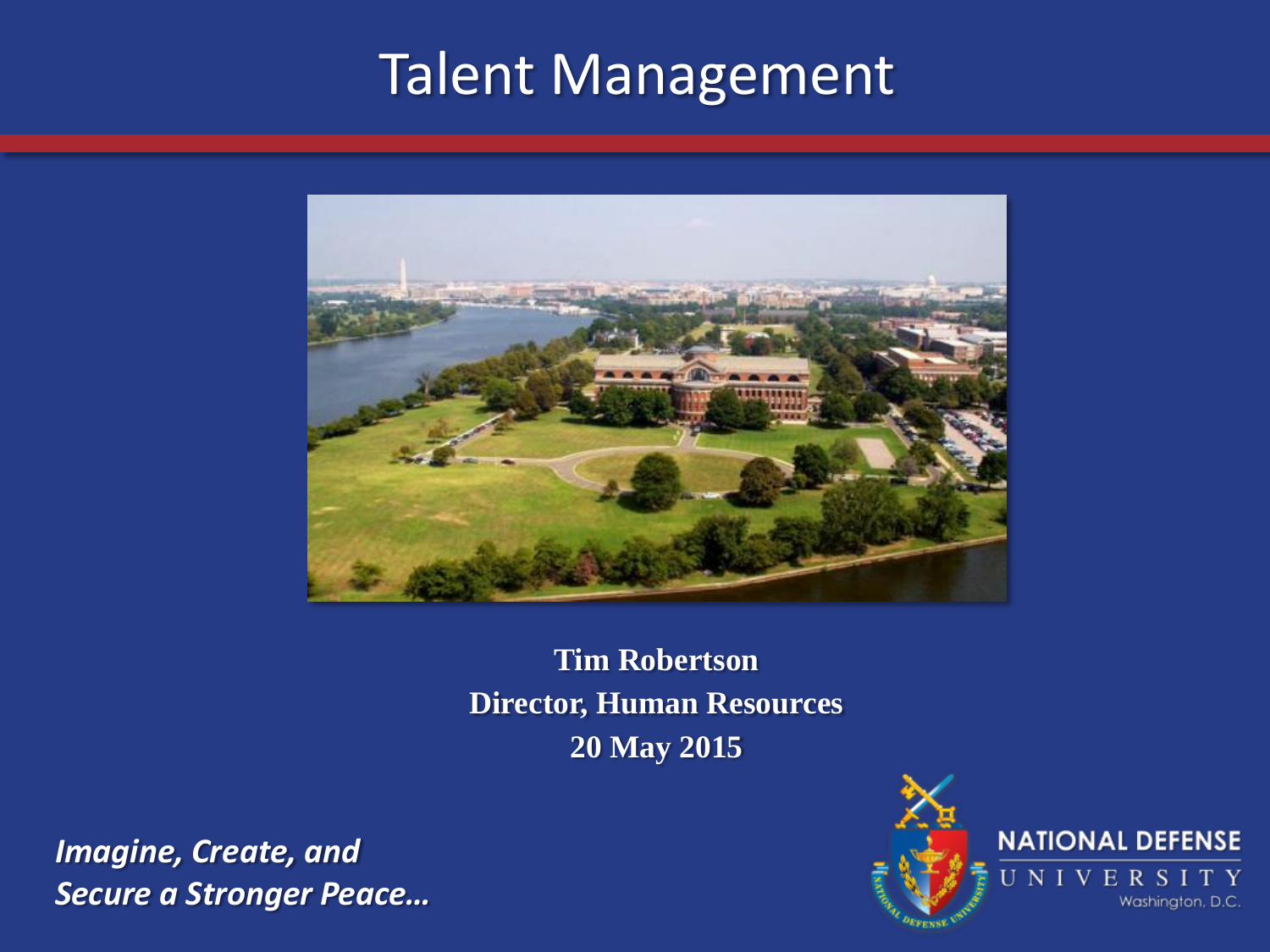

# **Background on Talent Management**

- Board of Visitors recommended an outside review of NDU's Performance Management and Compensation systems in 2013
- Contractor study conducted over 6 months. Briefed to Deans and Executive Council in April 2014
- Study recommended holistic review that better links pay and performance and establishment of a University Talent Management System for Title X employees
- **NDU-P Specified Requirements**:
	- Eliminate Title X renewal packages, thereby relieving faculty, staff, and leadership from unproductive bureaucratic work and real dollar savings
	- Provide less uncertainty and increased job security for faculty influencing morale and retention
	- Conduct holistic Talent Management review of renewals, promotions, pay raises vice one-off packages
	- Provide linkage between annual performance cycle and renewals and pay increases
	- Develop explicit Assessment Process to determine renewal appointments and pay changes
	- Leverage Human Capital Council to assist in developing Talent Management processes and policies
	- Include budget linkage in review process to provide greater depth of information and better, more informed decision-making
	- Be in harmony with NDU Strategic Plan

### **2 2 National Defense University – Human Capital Council**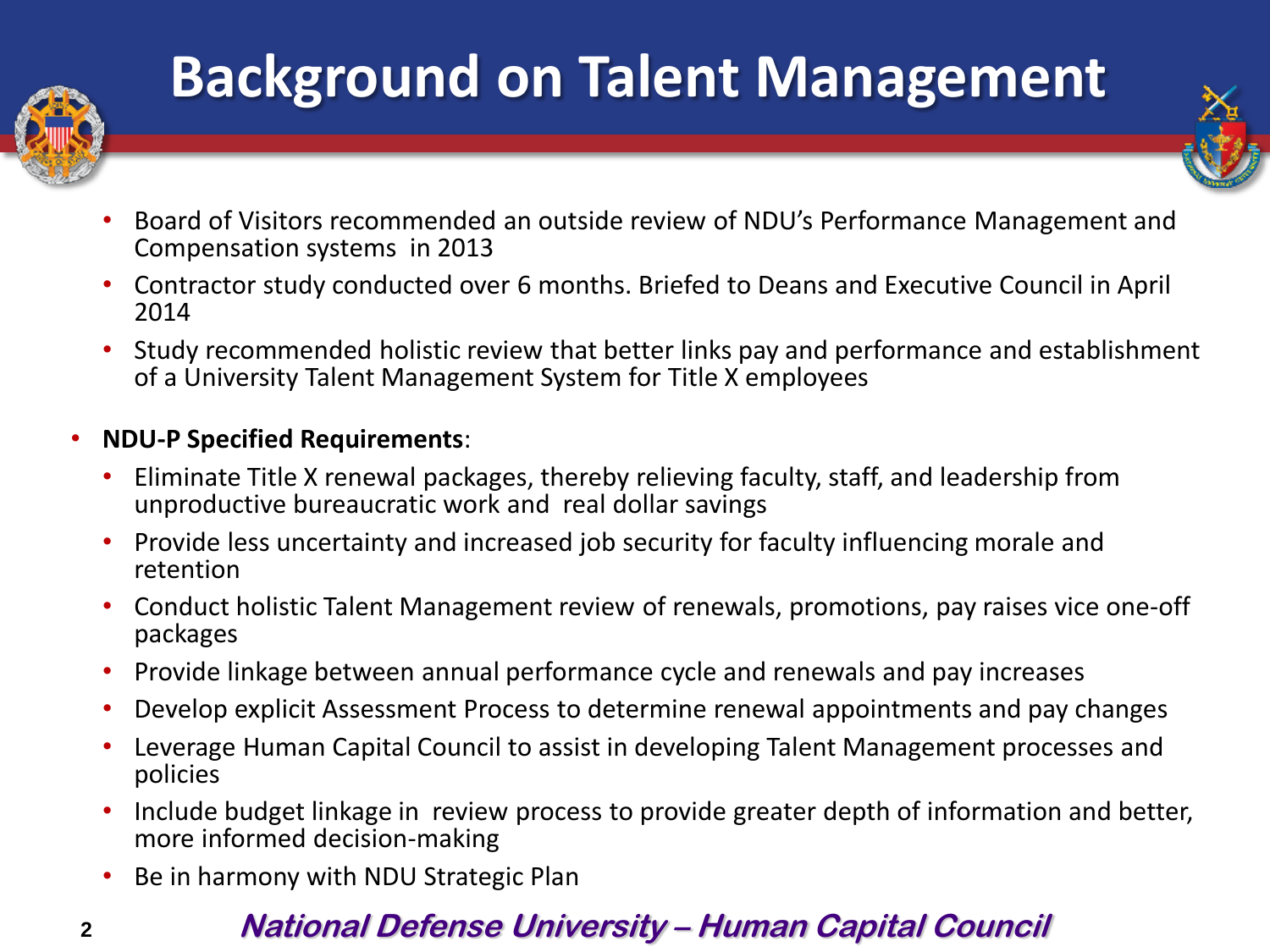

# **Talent Management Review**



Component Skill Set Analysis

Performance Management Review

Professional Development Requirements

External Environmental Scan

- Labor Market
- New Joint/OPMEP Changes

 - University Budget Internal Environmental Scan

- Curriculum Changes
- Military Mix/SERBs
- Known Faculty Transitions

 - Memo of Understanding Mix Promotions (new/upcoming) Compensation Analysis Gender/Diversity Analysis



**3 3 National Defense University – Human Capital Council**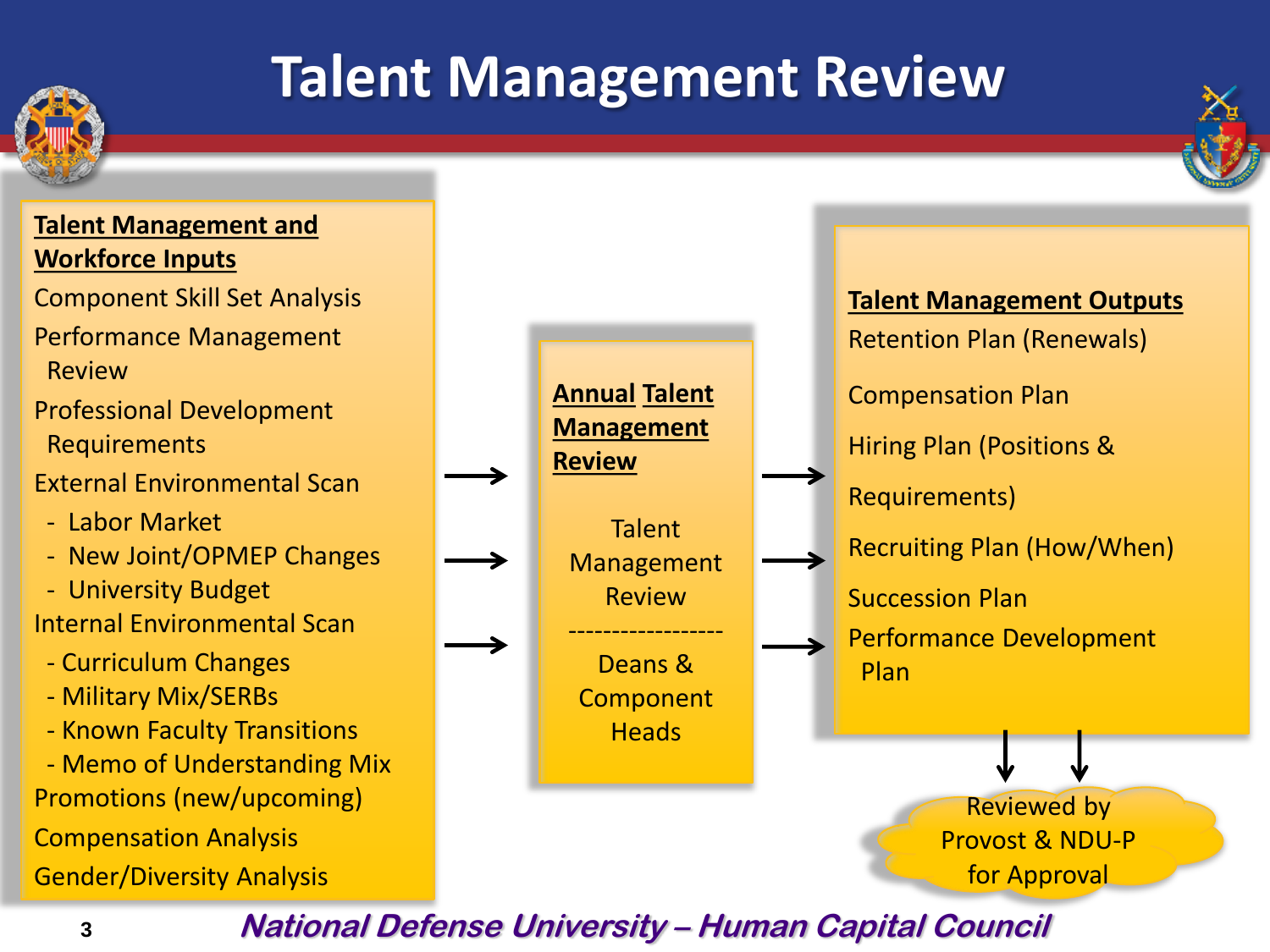

# **Talent Management Phases**



- **Talent Management Review Conducted in Three Phases**
	- **Phase 0**: Component pre-coordination required with RMD and HR Manpower on Compensation & Hiring Plan (Talent Management Matrix Reconciliation) (Mid Aug 2015)
	- **Phase 1**: Briefing To Provost by Component Head and/or Dean (with Human Resources Rep); holistic review of all faculty and overall workforce regardless of employment type (Late Aug 2015)
	- **Phase 2**: To NDU-P by Component Head and Dean (with Provost, Senior Vice President, Chief Operations Officer and Human Resources); holistic review but with focus on Title X assessment criteria/process, faculty in renewal cycle or recommended for a pay change and the component hiring plan (First Week in Sept 2015)

#### • **Majority of Talent Management Work done at Component Level prior to Phase 0**

- Performance Assessment and Overall Assessment
- Environmental Scan; Skill Gap Analysis; Component Compensation Analysis
- Workforce Analysis; Succession Planning; Faculty Development Planning
- Recognition and Performance Improvement Initiatives

### **4 4 National Defense University – Human Capital Council**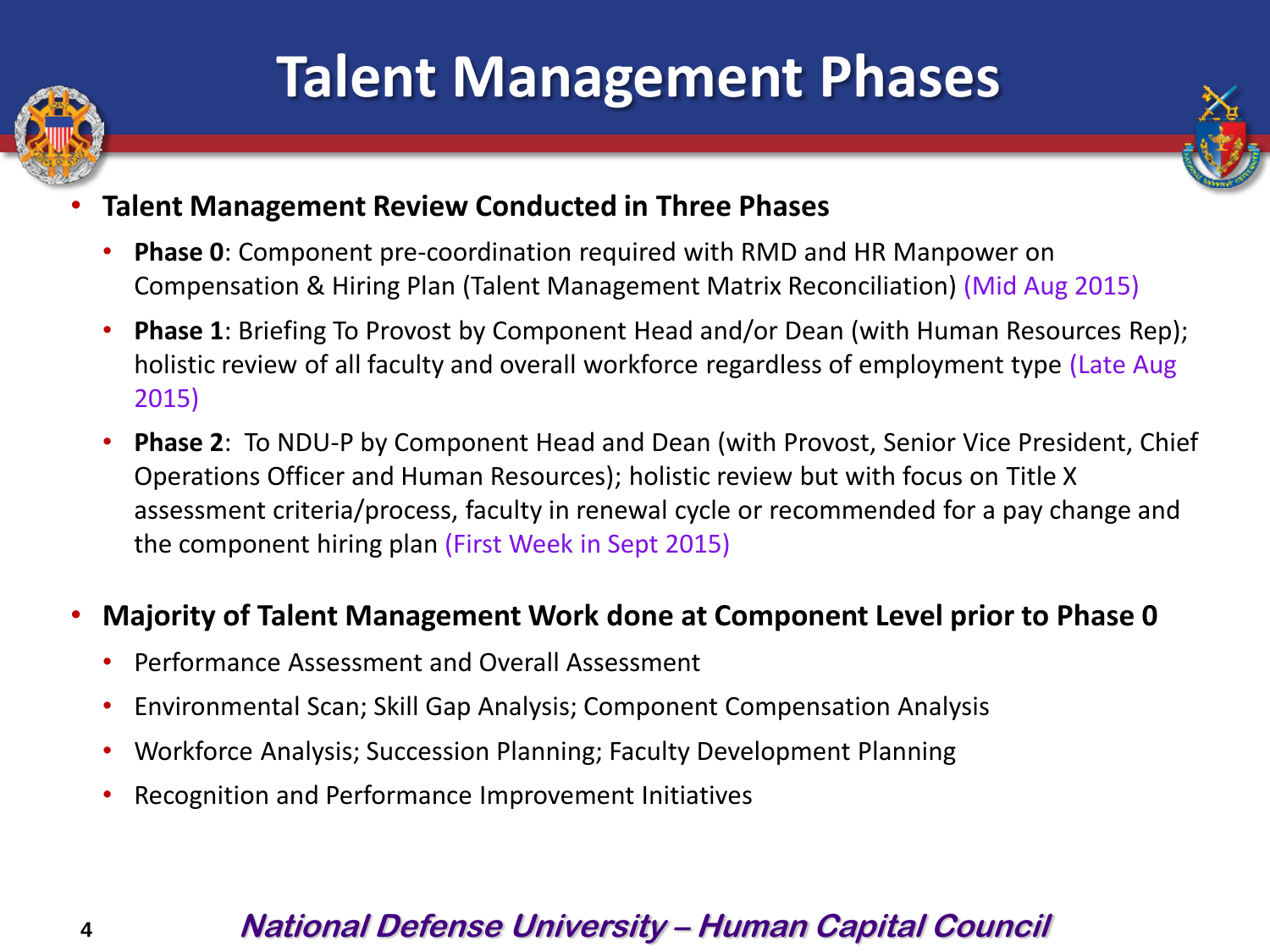# **Talent Management 2014-What happened?**

#### • **2014 Revisited**

- Policy developed/evolved but not codified in writing
- 70 Renewals done via Talent Management process (plus 20 outside of process)
- More than 30 salary adjustments made in holistic review not made in a vacuum
	- Budgeted for adjustments
	- Acknowledged and fixed many salary anomalies/issues
- 47 Hiring Actions Approved via Talent Management Process

### • **Benefits**:

- Eliminated late renewal decisions
- Significantly Reduced Work (Estimated manpower/time savings = >\$175K/year)
- Increased Management Awareness and Improved Faculty Planning
- Increased Transparency and Consistency; Increased Management- Faculty Engagement
- Better Understanding of Top Performers and those in need of assistance
- Allowed for better visibility of impact of Talent Management decisions on the budget

### **5 5 National Defense University – Human Capital Council**